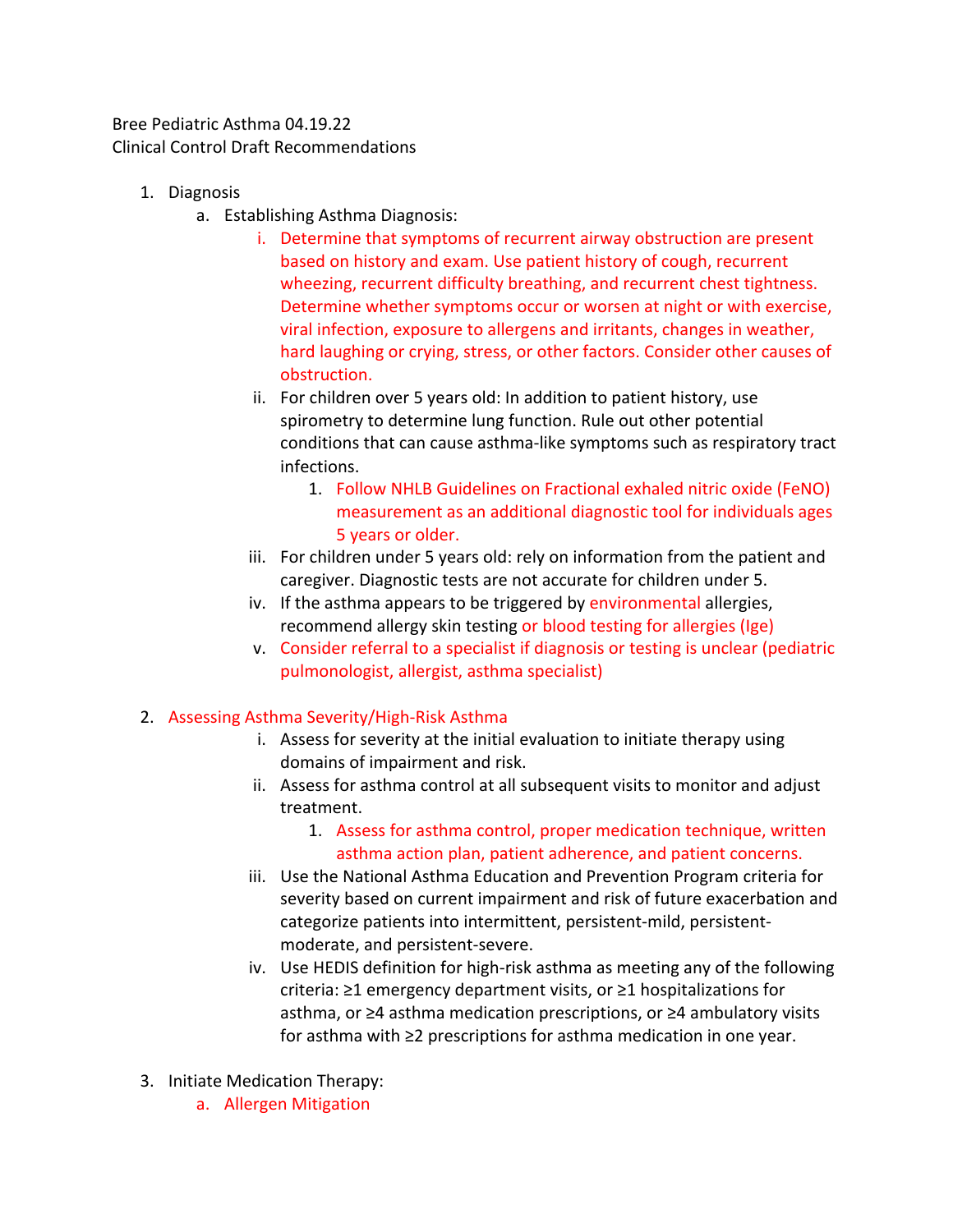- i. Determine if asthma symptoms are related to indoor allergens, exposure to pests, or dust mites.
- ii. For individuals with symptoms related to indoor allergens, pests, or dust mites, implement multicomponent allergen-specific mitigation interventions.
- iii. For individuals with asthma who do not have sensitization to indoor allergens, do not provide allergen mitigation interventions.
- b. Inhaled Corticosteroid (ICS) Treatment
	- i. Follow NIH Asthma Guideline Updates treatment from 2020 for ICS and SABA treatment of asthma symptoms (see NIH Guidelines page 19 – 20)
	- ii. Follow the 2020 Updates to the NIH Asthma Guidelines for stepwise approaches to the management of asthma in individuals Ages  $0 - 4$  years, Ages 5 – 11, and Ages 12 Years and Older
- c. Immunotherapy
	- i. In individuals ages 5 years and older with mild to moderate allergic asthma, recommend the use of subcutaneous immunotherapy as an adjunct treatment to standard pharmacotherapy
	- ii. In individuals with persistent allergic asthma, recommend against the use of sublingual immunotherapy
- d. When choosing treatment, consider domain of relevance to the patient (risk, impairment, or both), patient's history of response to the medication, and willingness and ability to use the medication.
- 4. Follow-Up and Asthma Control
	- a. Develop an asthma control plan to reduce impairment (prevent chronic symptoms, require infrequent use of SABA, and maintain near normal lung function and activity levels) and reduce risk (prevent exacerbations, minimize need for emergency care and hospitalization, and prevent loss of lung function).
	- b. Schedule follow-up visits specific to asthma control at least annually. Normalize routine asthma control visits.
	- c. Implement the Asthma Control Test to determine patient's level of asthma control at every follow-up visit
	- d. Routine asthma control visits should include multifaceted approaches to patient education and to the control of environmental factors or cormorbid conditions that affect asthma
- 5. Metrics:
	- a. Track and measure asthma incidence, including the incidence of medically highrisk asthma
	- b. Track and measure the number of asthma patients whose asthma is controlled using validated questionnaires from the National Asthma Education and Prevention Program which categorizes control as "well controlled," "not well controlled," and "very poorly controlled"
	- c. Notification of Diagnosis from ED Visits